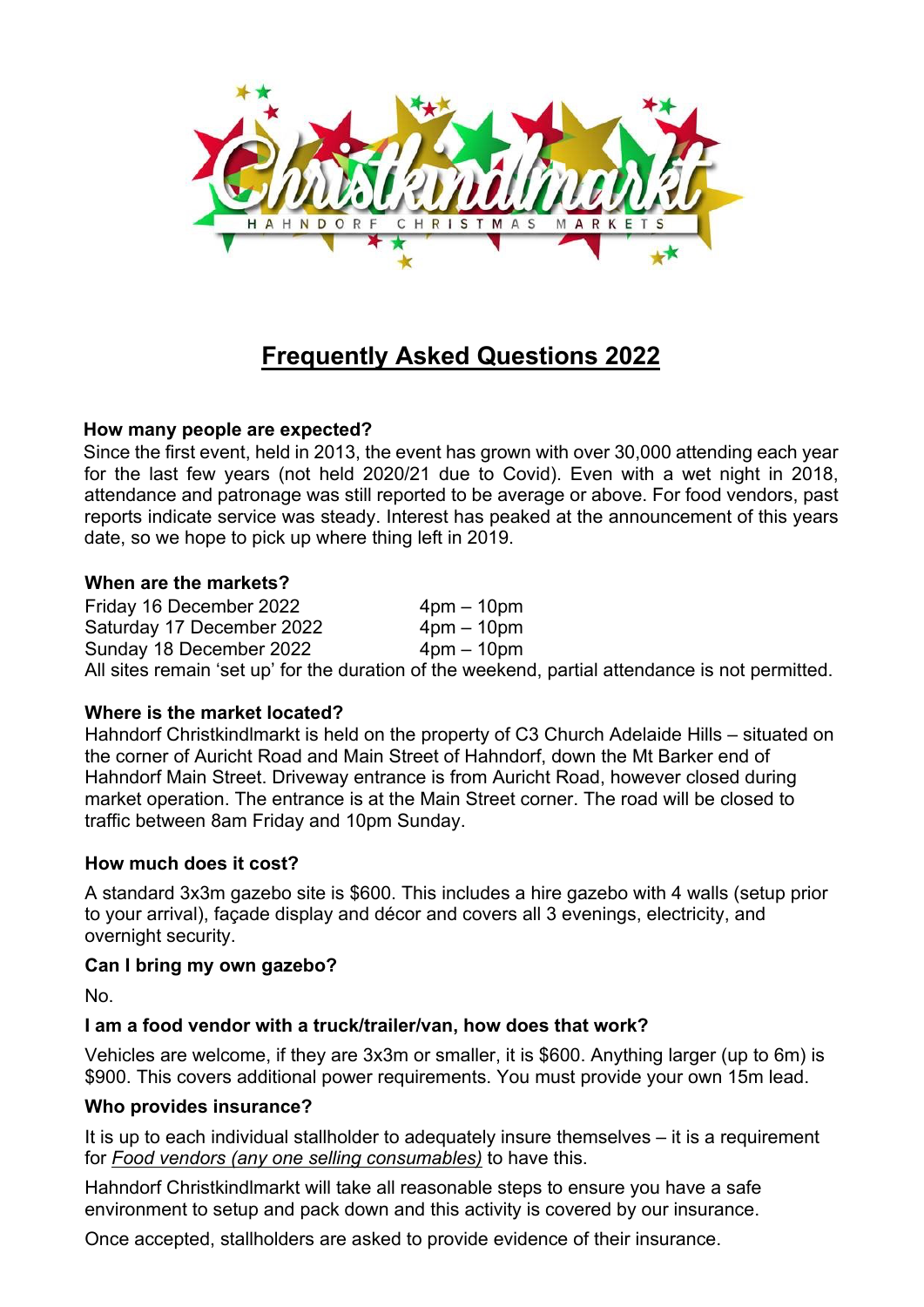For individuals who don't have insurance, an Indemnity form will be completed as a waiver. The waiver confirms your understanding that you are operating your stall at your own risk.

# **When will I need to pay?**

Once application is accepted, an invoice will be provided and payment will be required within 14 days, after which, event organisers have the right to cancel the site. Payment can be made by Credit Card over the phone or Direct deposit (please email christmas@c3ah.org.au for details).

# **SELECTION PROCESS & CRITERIA**

## **I'm not sure if my product is suitable?**

Feel free to email us to enquire. Otherwise, complete an application anyway, you have nothing to lose.

We are looking for a variety of stalls, with very little duplication. Items that will be great for *gifts*/*Christmas presents* (eg homewares, jewellery, clothing, children's items, candles, ornaments, edible/preserved items, toys, gardening/plants, novelty items, 'fellas-gifts') or *food/drinks* to be consumed on the night in the 'party' atmosphere. We will endeavour to include a range of stalls that would interest both or either gender and a variety of ages (children through to adult). Sale of pre-loved or second-hand items will not be allowed. Items must be presented in a professional manner. Photos of your product, stall setup and previous market experiences will help us with our decision making.

## **Why wasn't I accepted?**

Hahndorf Christkindlmarkt reserves the right to not accept retailers who do not meet our criteria or who we feel are not suitable for the European-style of market. If your application is not successful, please do not take it personally, as we may already have one or two stalls similar or it just may not really fit with the style we are wanting to create. Please also be aware that our market attracts *hundreds* of applications and we only have a maximum capacity of 50 stalls, there are many lovely businesses out there but we simply don't have enough space for everyone!

# **When will I find out if I've been successful?**

Applications will be accepted until the Sunday July 31<sup>st</sup> 2022, after this, all further applications will be put on the waiting list. All first-round applicants will be notified of the outcome of their application by mid to late August. Due to the timing of council confirming the road closure, a portion of stallholders will be accepted provisional to the road closure being confirmed.

# **I missed the cutoff date, can I still apply?**

YES. Please still submit an application. We don't know about you if we don't have your application. You will be added to our waitlist. Most years, there have still been opportunities to be involved from sitting in the waitlist.

## **What are the FAÇADE options you ask about?**

Timber facades emulating European market huts will be attached to the front of all gazebos. All stalls will be decorated by the Christkindlmarkt team prior to commencement of markets. There are a few different stall setup options to choose from, that suit your preferred layout (trestle at the front versus patrons coming in etc). Please refer to Stallholder Info Pack for detailed descriptions and photos.

## **Can I put up my own signage?**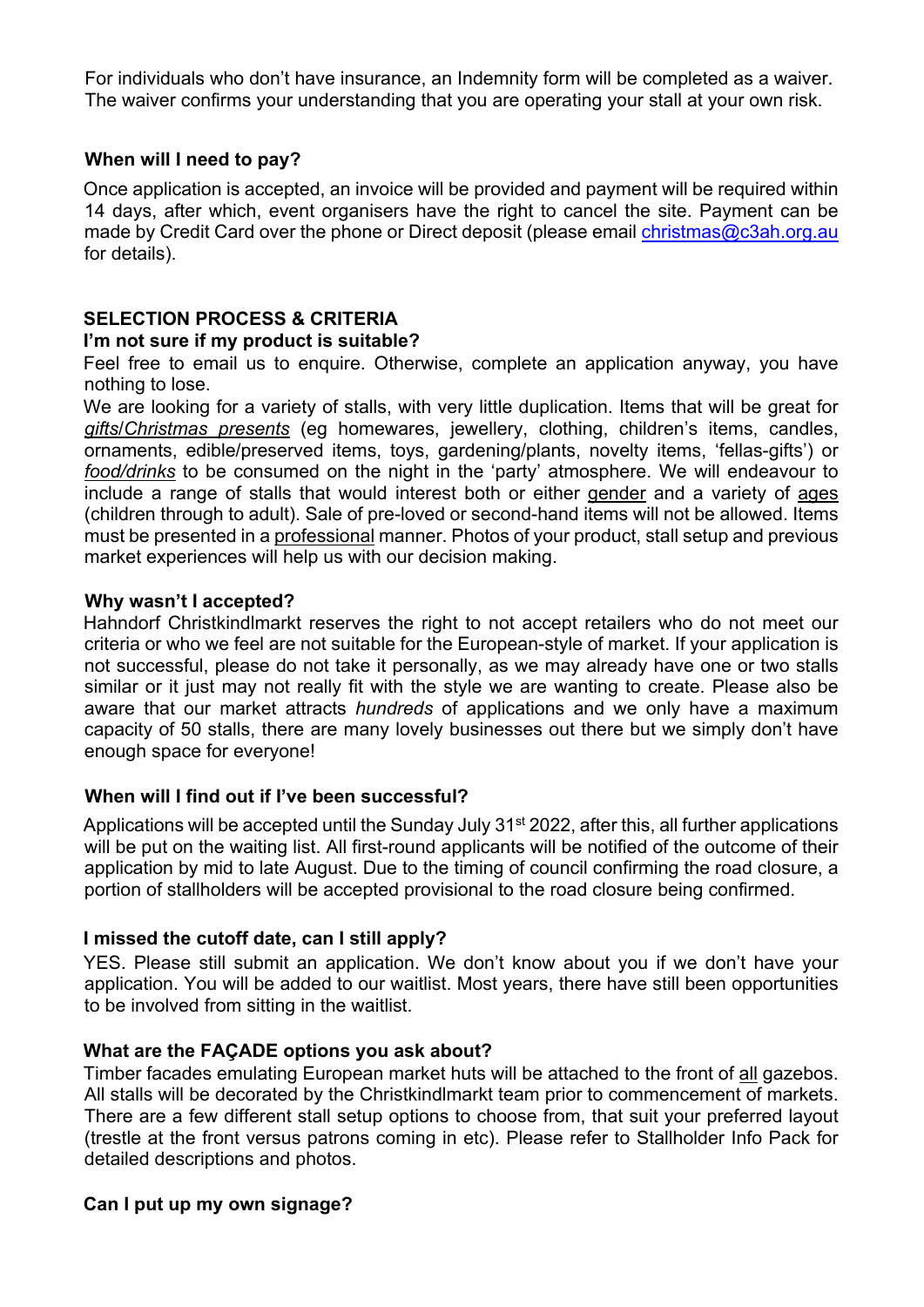You can within your gazebo. But external signage is not permitted. Decorations are not to be moved or re-moved from facades. A-frames, free standing signs or bollards are not to be placed outside of your stall.

#### **I'm a food vendor, can I bring a cool room?**

Not likely, due to limited space we don't allow many coolrooms. If it is absolutely necessary, please advise on application and also include dimensions but note that space is not guaranteed and there will be an additional charge of \$350.

#### **Is there power available?**

Yes, Each gazebo has capacity for 1 power outlet (food vendors excepted). Once accepted, there will be further liaison about this. All electrical equipment to be used, must be 'tagged and tested' by an authorised technician. All cords and extension cords must be tested and tagged to meet legal requirements. Your local Electrician or Testco Australia (Phone 8522 3306) can carry out the testing and tagging of all your electrical appliances

#### **Are chairs provided?**

Chairs cannot be provided, and due to high traffic numbers, are not recommended within your stall. Experience suggests that vendors who stand to greet and interact with patrons are more successful (A slimline stool in the corner is another option).

#### **What is the lighting like?**

Within each gazebo, 1 fluoro light will be fitted. You are welcome to bring your own additional lighting, fairy lights etc to create ambience in your stall

#### **What if I need to cancel?**

Once payment has been received there will be no refunds, your site is simply forfeited. However in extenuating circumstances we may allow you to transfer your payment to the following year.

## **Can I hire a trestle?**

No, we don't have any hire trestles/tables available. You need to provide your own if required.

## **What is security like?**

The site will be manned with 24hr security over the weekend, with canine unit overnight. It is up to stallholders if they want to take goods off site at the end of each day. We suggest no cash or valuables are left on site overnight. Most stallholders just cover their stock and ensure 4 walls are closed overnight. There is no out of hours access to the site available. Stallholders can enter from 8am on Friday and 2pm Saturday and Sunday with appropriate identification.

#### **What happens if the market needs to be cancelled?**

In the event that it should be found necessary or expedient to cancel the markets you will be notified by email. C3 Church Adelaide Hills will not be held liable to any stall holder for any compensation whether on the grounds of loss of profits or otherwise and the stall holder will not be entitled to any refund of money paid.

#### **How is the event marketed?**

For successful applicants, a link to your Website or Social Media Page (as indicated on your application form) will be featured on the website. We encourage you to have a link to our Website on your Website or Facebook page to increase customer traffic. We also have a dedicated Facebook Page, www.facebook.com/hahndorfchristkindlmarkt and we encourage stallholders to appropriately use this at any time in the lead up to the market to advertise their own stalls as well as the Market weekend.